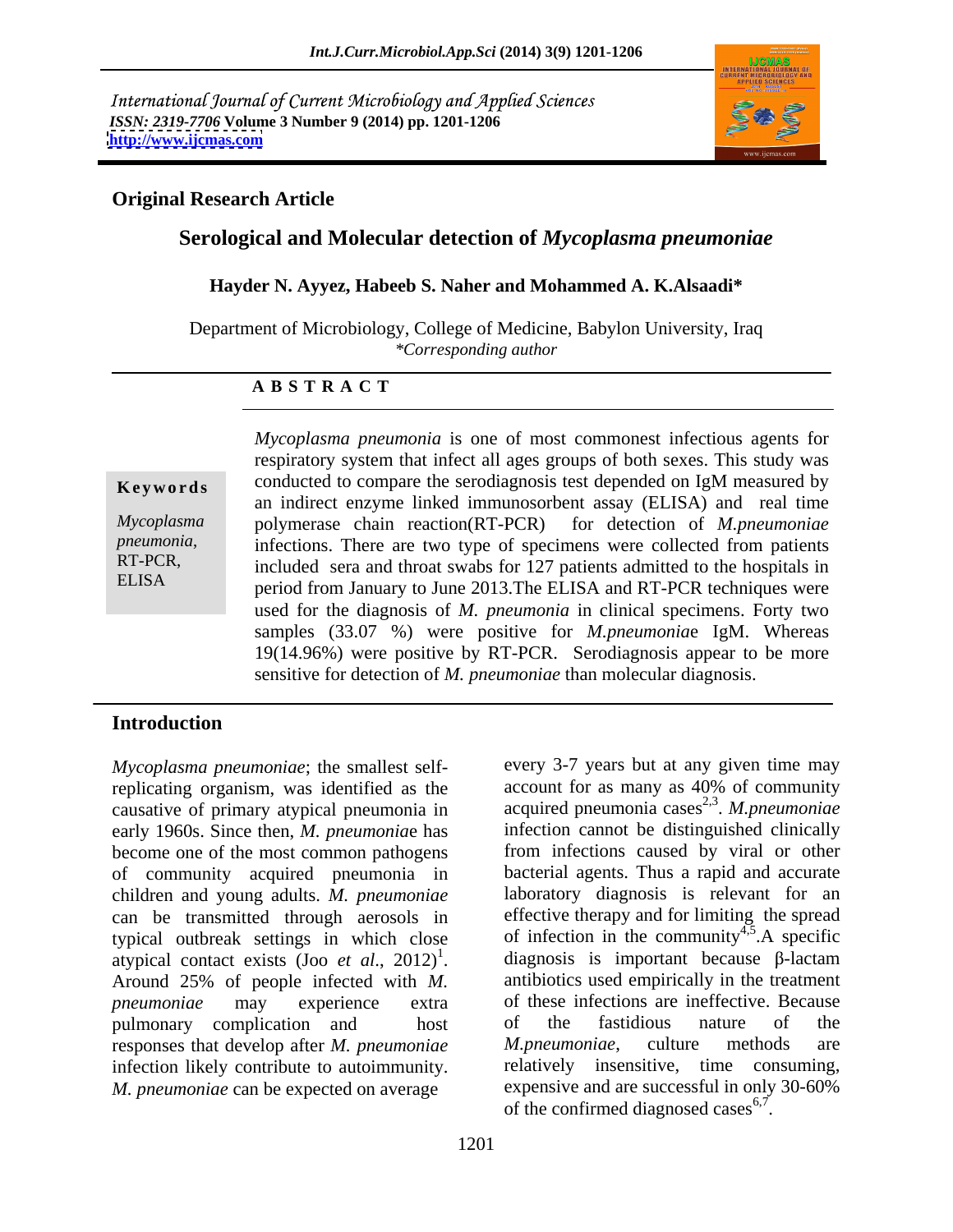Due to the vast reduction in time in comparison with culture, PCR has been used increasingly for *M. pnemoniae* detection. Difficulties exist in the detection of etiologic agents, including *M. pneumoniae* for lower respiratory tract infections in children (especially younger children) with regard to adequate sampling of respiratory materials for pathogen culture and polymerase chain reaction (PCR), and the need for paired blood sampling for serologic tests. In addition, it is known that in some patients,<br>the discussive extinction and detected in the using a nanodrop to estimate the the diagnostic antibodies are not detected in the early stage of *M. pneumoniae*infection<sup>7</sup>. DNA Thus this work aimed to check the  $\frac{DNA}{DNB}$  acc sensitivity and specificity of ELISA technique in the diagnosis of *M. pneumonia* depending on the golden standard test which is RT-PCR.

**Clinical specimens:** A total of (127) specimens were collected from patients admitted to Al-Diwaniya Maternity and pediatric Teaching Hospital and patient come to Chest and Respiratory Consultant Clinic Diseases Center which suffering **Results and Discussion** from respiratory infections from January 2013 to May 2013.The specimens include throat swab and 2-3 ml freshly drawn blood .Swabs were placed in 2 ml phosphate buffer It was shown that 42 (33%) of (127) serum  $saling(P.B.S)$  and put in ice bag until be  $s<sup>p</sup> specimens give positive results for$ taken to the laboratory for extracted DNA M.pneumoniae infection. The results immediately or store at -20ºC for other time. revealed that no significant differences Blood samples were collected in gel tubes ( $p<0.05$ ) in the percentage of *M.pneumoniae* and stored at room temperature for 20 infections among age groups table (3). minutes to separate serum by centrifugation

**Serodiagnosis of** *M. pneumoniae***:** Serum specimens which were collected in acute phases from patients were used to detect  $2-4$  weeks which limits clinical usefulness<sup>4</sup>. IgM antibodies against *M. pneumoniae* by commercial ELISA kit (Vircell/ Spain) according to the manufacturer's instructions.

## **Molecular diagnosis of M. pneumonia**

### **DNA extraction from throat swab**

Concentration and purity of the extracted DNA samples were extracted directly from clinical specimens for throat swabsusing genomic DNA purification kit supplemented byQIAamp DNA mini kit (Qiagen, Hilden, Germany) according to the manufacturer's instructions. Measurement of extracted DNA concentration andpurity was done using a nanodrop to estimate the concentration and purity of the extracted DNA according to the manufacturer's instructions.

### **Real time PCR reaction assay**

**Materials and Methods Example 2018 Materials and Methods EXAMPLE 2019 Materials and Methods** Forty two extracted DNA from patients were giving positive results in IgM ELISA test were involved in this test.Amplification of DNA was carried out in a final volume 50µl as following (Table 1). The procedure for detection of *M.pneumoniae* by RT-PCR was done as following Table.2.

# **Results and Discussion**

### **Serodiagnosis of** *M.pneumoniae*

give positive results *M.pneumoniae* infection. The results

(Lewis *et al*., 2001) Serology is probably the most frequently method used in diagnosis of *M. pneumoniae* infection due to isolation of *M. pneumoniae* from atypical bacterial pneumonia requires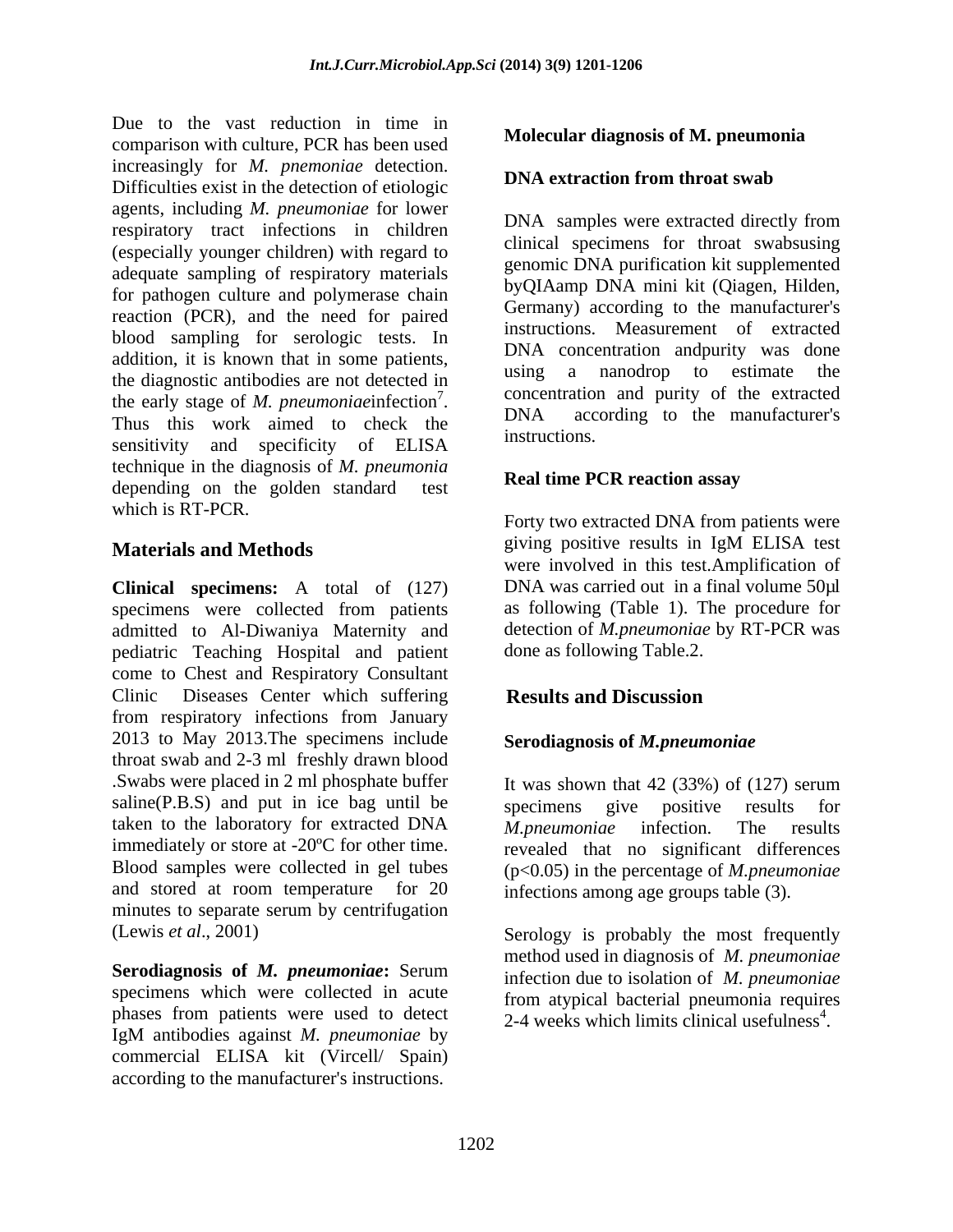| <b>Composition of RT-PCR reaction mixture</b> |                                         | <b>Reaction volume</b> |
|-----------------------------------------------|-----------------------------------------|------------------------|
|                                               | Non-template control (NTC)              | 5 µl (PCR grade water) |
| Sample                                        | MP positive control DNA clinical sample | ี่ 5 ม                 |
|                                               | Internal positive control               |                        |
| <b>PCR</b> grade water                        |                                         |                        |
| Total                                         |                                         | $50 \mu$               |

**Table.1** Content of the reaction mixture for polymerase chain reaction

**Table.2** Protocol of *M.pneumpniae* amplification

| <b>Step</b>                                      | Temp.            | <b>Running time</b>                 |
|--------------------------------------------------|------------------|-------------------------------------|
| <b>Line 1: Pre-denaturation</b>                  | $95^{\circ}$ C   | 10 minutes                          |
| <b>Line 2: Denaturation</b>                      | $95^{\circ}$ C   | <b>20 seconds</b>                   |
| Line 1:Annealing & Extension $\int 55^{\circ}$ C |                  | 30 seconds                          |
| <b>Scan</b>                                      |                  | <b>FAM: Target / TAMRA Internal</b> |
|                                                  | positive control |                                     |
| Go to                                            | Line 2, 40 Cycle |                                     |

**Table.3** The seropositive cases of *M. pneumoniae* infection from acute respiratory infection using IgM ELISA test according to age

| Age       | Number of                                       | number of positive | Percentage(%) |  |  |
|-----------|-------------------------------------------------|--------------------|---------------|--|--|
| (year)    | examined cases                                  | cases              |               |  |  |
|           |                                                 |                    |               |  |  |
|           |                                                 |                    | 41.L          |  |  |
| Total     |                                                 |                    |               |  |  |
| ————————— | $X^2 = 2.911$ , P value = 0.087 non-significant |                    |               |  |  |

**Table.4** The positive cases of *M. pneumoniae* according seasons

|                                            | <b>MonthNumber of examined casespositive cases%</b>                    |  |
|--------------------------------------------|------------------------------------------------------------------------|--|
| January                                    |                                                                        |  |
| February                                   |                                                                        |  |
| March                                      |                                                                        |  |
| <b>Contract Contract Contract</b><br>April |                                                                        |  |
| Mav                                        |                                                                        |  |
| Total                                      |                                                                        |  |
|                                            | $X^2 = 4.073$ , <i>P</i> value = 0.396, non-significant <i>P</i> >0.05 |  |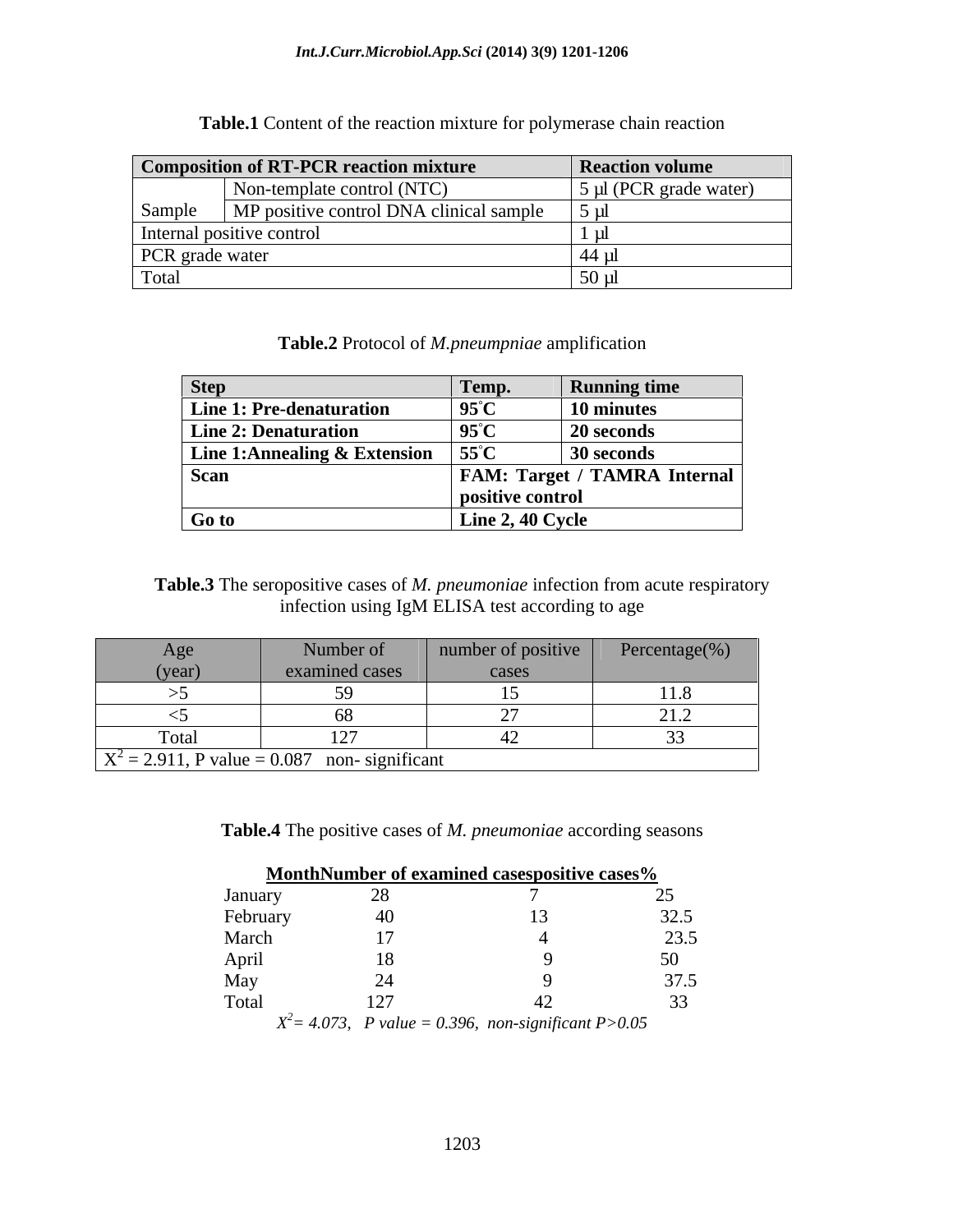| test      |                                | No. of cases No. of positive | $\sim 0/2$            | $X^2 = 7.03$      |
|-----------|--------------------------------|------------------------------|-----------------------|-------------------|
|           |                                |                              |                       | P value = $0.008$ |
| IgM ELISA | 127<br>$\perp$ $\perp$ $\perp$ |                              | 33 <sup>7</sup><br>ັບ | Significant       |
|           |                                |                              |                       |                   |
| RT-PCR    | 127<br>$\perp$                 | $\sim$                       | 14.96                 |                   |
|           |                                |                              |                       |                   |

**Table.3-3** Positive results of *M. pneumoniae*according ELISA andRT-PCR tests.

**Figure.1** Detection of *M.pneumoniae* DNA by RT-PCR in which the green curves represent internal positive control (TAMRA) while red curves represent target (FAM) .There are 6 positive sample in which the curve.



The results of the current study are have shown that *M. pneumoniae* infections agreement with Mattie *et al.* about the age in young children are detectable by IgM of infection, in which 27% of the age of serology<sup>9</sup>. Other study in Thailand the patients diagnosed as having *M.*  indicated that the most positive titer were pneumoniae was < 5 years<sup>8</sup>. This found in patients 5-9 years followed by observation is in contrast to the published  $\mu$  patient 1-4 years<sup>10,11,12</sup>. Canadian guidelines for diagnosis and management of community acquired pneumonia, which recommend detection five years with asymptomatic cases in of *M. pneumoniae* IgM only in children

in young children are detectable by IgM found in patients 5-9 years followed by patient  $1-4$  years  $^{10,11,12}$ .

less than five years. Also, other studies with symptomatic cases in large age groupThe seropositivity in age group less than contrast to the seropositivity associated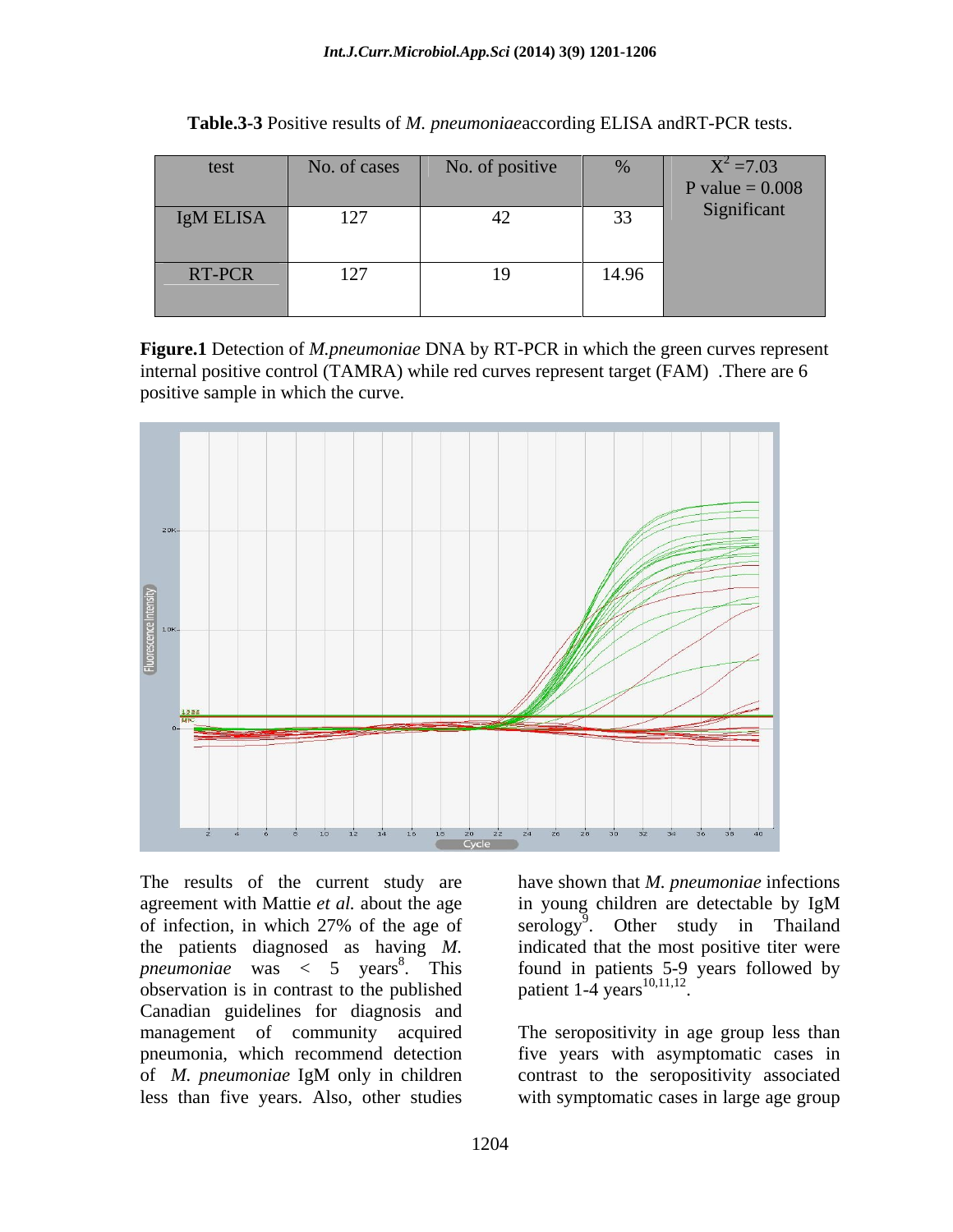may be attributed to the compared to serology assay (ELISA) was immunopathalogical effect of immune 34.6 and 84.2 per cent, respectively. Also response to M. pneumonia that is well developed in large age groups than small PCR assay have a lower sensitivity than age groups. serology and this agreed with Menendez *et* 

Moreover, seropositive cases were positive only 3 were positive by PCR. classified according to the seasonal months. The infection with *M*. In conclusion the low sensitivity of the *pneumoniae* occurred throughout the year, PCR leads to recommend the use of both but the infection rate reaches a maximum in spring months, the peak number of *M. pneumoniae* infection was in April and May (50%,37.5% ) respectively (table 4).

This result is agreement with study carried out in China that refers to the rate of infection in Spring more than Winter

Among 127 throat swabs (19) samples (14.96%) give positive result by using RT-PCR technique table 3-3 & figure.1.

A high serologic titer can bea clue for presence of *M. pneumoniae* confirmed by RT-PCR. From 42 cases that were positive Yoon, M.D. Two cases of in ELISA, only 13 (30.95%) give positive in RT-PCR. Whereas, only six (7.05%) cases were RT-PCR among 85 Rrna gene in siblings. Ann Lab Med seronegative cases. These may be due to difficult obtained adequate specimen 2- Chen Z.,Ji W., Wang Y., Yan Y., Zhu especially from children that used in DNA extraction because of difficult sampling or and associations with climatic the bacteria were eradicated from the body conditions of Mycoplasma after antibiotic treatment while the IgM between proper and Chlamydophila persist for several weeks after infection.

As reported by Thurman *et al.*,<sup>13</sup> the sensitivity of the RT-PCR assay reduces with the delay in collection of samples 3-Waites K.; New concepts of from the onset of diseases**.** The results of the present work were agreement with  $\frac{1}{2}$  in children. Pediaterpulmonol, Rama *et al.*, <sup>14</sup> when they reported sensitivity and specificity of RT-PCR

34.6 and 84.2 per cent, respectively**.** Also the results of this study found that the *al*. <sup>15</sup> when he found of 12 serological

serology and RT-PCR in parallel to confirm *M. pneumonia*e infection.

# **Acknowledgment:**

 $(11\% \text{ and } 7.5\% \text{ respectively})^2$ .<br>Maternity and Pediatric Teaching and the material contract of the contract of the contract of the contract of the contract of the contract of the contract of the contract of the contract of the contract of the contract of the contract of the contract of t **Molecular diagnosis of** *M. pneumoniae* Hospital/Iraq for his support **Molecular diagnosis of** *M. pneumoniae* cooperation during the collection Authors would like to introduce great thanks to the medical staff working in the department of laboratory in Al-Diwaniya Maternity and Pediatric Teaching Hospital/Iraq for his support and cooperation during the collection of the specimens used in this work

## **References**

- 1-Joo Hee Hong, M.D., Jin Kyong Chun, M.D., Young Uh, M.D., Ki Jin Oh, M.T., Juwon Kim, M.D. and Kap Jun Yoon,M.D. Two cases of *Mycoplasma pneumonia*e pneumonia with A2063G Mutation in the 23S 33: 65-68. (2013)
- H., Shao X., and Xu J. Epidemiology and associations with climatic conditions of *Mycoplasma pneumonia*e and Chlamydophila pneumonia infection among Chinese children hospitalized with acute respiratory infections. Italian Journal of pediatrics 39:34 (2013)
- when they reported  $36:267-278.(2003)$ 3-Waites K.; New concepts of Mycoplasma pneumonia infections in children. Pediaterpulmonol, 36:267-278.(2003)